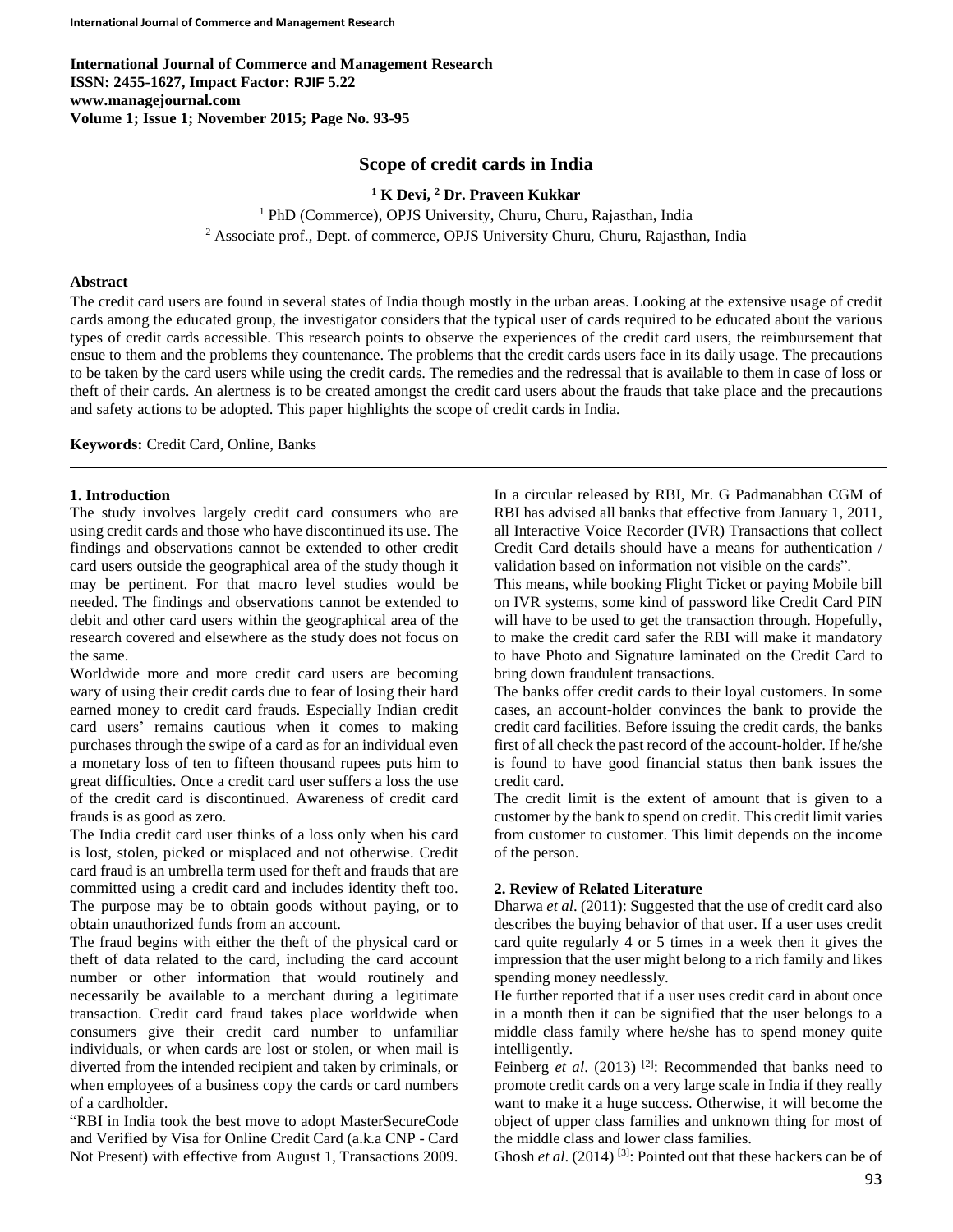any age. They can be youngsters or old men. So it is very difficult to recognize the hackers as they look like a common person. So this threat is very challenging to overcome this problem of cyber-crime.

Greco et al. (2010) <sup>[4]</sup>: Described that Quantum Key Distribution (QKD) can be used in accessible algorithms and laws to protect communiqué networks. The Point-to-Point Protocol, IP Security protocol (IPSEC) and Transport Layer Security (TLS) can support the use of quantum Key Distribution. These protocols are utilized at a very large scale. Hayhoe *et al.* (2010)<sup>[6]</sup>: Recommended that two techniques of integrating QKD suggested are: within the Point-to-Point Protocol, and within the Internet Security Protocol (IPSEC).

Humphrey *et al*. (2014) [7]: Stated that with the prospect of new inventions in new generations of computers and architectures (GRID computing...), trust, security reliability and flexibility cannot be satisfied any more by a standard cryptography technique. In this perspective, security cannot be assured.

Joo *et al*. (2013): Investigated that unambiguously indicated that there has been a severe impact of malls on the unorganized finance shops operating in the vicinity of malls. The study further stated that Mega Malls are making deep inroads in the sales of finance operating in the unorganized finance sector.

Kaynak *et al*. (2010): Suggested that the malls interestingly have no severe impact on the employment scenario but an adverse impact observed on the customers of sample shops However, the study further revealed that Malls have severely impacted the turnover and operating profits of the sample shops.

Karim *et al*. (2013): Described that small and medium enterprises dominate the Indian finance scene. The trading sector is highly fragmented, with a large number of intermediaries. So also, wholesale trade in India is marked by the presence of thousands of small commission agents, stockiest and distributors who operate at a strictly local level. Finance giants like US-based Wal-Mart and French Carrefour are very keen to enter in the segment.

Kumar *et al*. (2011): Stated that the Indian trading sector, as it has developed over centuries, is very different from that of the developed countries. In the developed countries, products and services normally reach consumers from the manufacturer/producers through two different channels: (a) via independent finance (vertical separation) and (b) directly from the producer (vertical integration).

Lie *et al*. (2010): Highlighted that not all credit cards are loyal. There are many users who don't pay the dues on time. If a user seems to be unable to pay the pending dues after a certain time limit then related bank uses legal methods to recover the payments.

Lin *et al*. (2010): Described that having credit card has become a financial status in metro cities of India. It is observed that middle class families has also started using credit cards on a very large scale. This trend is growing and growing with the increase in needs in the people.

Mann *et al*. (2015): Investigated that in the coming years, the number of credit card users are likely to enhance as a result of PM Narendra Modi's high profile innovation of Digital India. Because of this trend of Digital India, the rural people are getting awareness about latest updates in the field of technology and online system.

## **3. Research Work**

Master Cards and VISA are card associations and issuing of cards is not their role. They provide financial organizations with up-to-date payment products which can offer credit, debit, pre- paid programs to their users. These cards are used broadly all over the world.

Credit cards are also used in restaurants to pay the bills. These days, several food parks like Pizza-hut, Dominoz, MacDonalds provide the facility of paying the bills through credit cards.

Telecom companies also allow the users to pay their pre-paid or post-paid payments through credit cards. These days, in metro cities electronic and water bills are paid through credit cards which saves the time and headache to stand in long queues.

Booking of tickets for airline and railways is the other benefit of credit cards. For online booking through credit cards, these companies provide attractive discounts to the customers. For example, if a customer uses SBI railway card for online booking then extra benefits or rewards are provided to the cardholder.

#### **The following table describes the top ten credit cards in India. Table 1**

| <b>Bankers Name</b>     | <b>Number of Cards</b><br>(In millions) | <b>Percentage</b> |
|-------------------------|-----------------------------------------|-------------------|
| <b>ICICI</b>            | 5.07                                    | 28.2              |
| <b>HDFC</b>             | 4.42                                    | 24.6              |
| <b>SBI</b>              | 2.65                                    | 14.7              |
| Citibank                | 2.54                                    | 14.1              |
| <b>HSBC</b>             | 1.30                                    | 7.2               |
| <b>Stan Chart</b>       | 1.11                                    | 6.2               |
| <b>ABN</b> Amro         | 0.78                                    | 4.3               |
| <b>Axis Bank</b>        | 0.57                                    | 3.2               |
| <b>Deutsch Bank</b>     | 0.49                                    | 2.7               |
| <b>American Express</b> | 0.45                                    | 2.5               |

The above table describes that ICICI credit card wins the race of distributing credit cards with a number of 5.07 million users. Next comes HDFC having 4.42 million credit card users all over India.

The only Government bank, SBI, stands out at a position of 3 in the table with about 2.65 million credit card users in India and this trend is growing with the time.

Next to SBI is CitiBank with 2.54 credit card users. On the other hand, Axis Bank comes at eighth position as the number of credit card users are concerned and this figures falls to less than a million.

## **4. Significance of the Study**

There are many uses of a credit card. Mostly, a credit card is used by the users for the shopping of items of general use. Most families these days visit to the malls to purchase the things of daily usage. These malls and super-markets offer users to use their credit card as the option of payment. Some banks also offer discounts on making payments through credit cards.